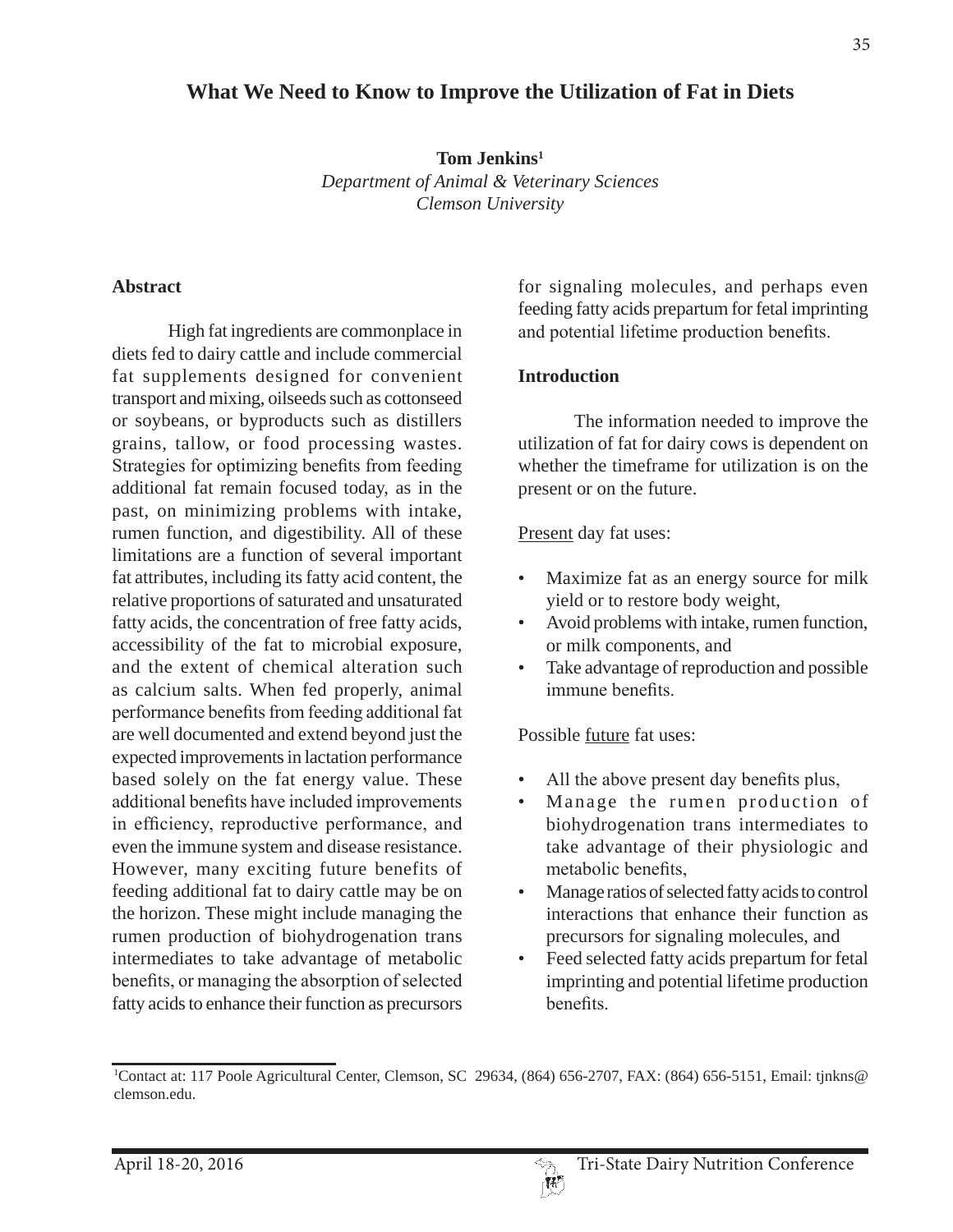Future fat benefits are backed by scientific findings and already have documented benefits in nonruminant species, including humans. The prospects for dairy cattle are even more exciting given the complexity of fatty acid isomers synthesized daily by the rumen microbial population and their possible transfer to body tissues. However, because the volume of information is too large to cover both present and future aims, and there remains a need to better utilize fats for present day needs, this paper will focus only on some main points that enhance present day fat utilization opportunities.

 To address present day issues, this paper will take the approach that a nutritionist is presented with an unknown fat source for possible inclusion in a dairy total-mixed ration (**TMR**) and examines the information that should then be obtained to improve its utilization. Some of the key points and a brief explanation are given below.

# **Understand the Fat Characteristics Affecting Utilization**

# *Total fatty acid content*

 The fatty acid portion of fat supplements provides all the energy and tissue benefits so it is important to verify its content. Caution is advised when obtaining fats from unknown vendors to be sure that considerable impurities do not still remain in the product that lower the fatty acid and energy contents. Fatty acid content of fat supplements can be diluted by nonfatty acid components that have lower or no energy value. Fat content has traditionally been determined as the ether-extractable component of the feed. When defined in this manner, there can be considerable variation in fat content among feed ingredients. Among the lowest is the ether extract in grains and forages. In addition to extracting fat, ether also extracts

some carbohydrate, vitamins, and pigments. Therefore, the ether extract in cereal grains, forages, and the total mixed ration often contain less than 60% fatty acids (Palmquist and Jenkins, 2003). Because of the problems inherent with ether extract, many laboratories have moved to determining fatty acid content of feeds instead of ether extract.

 Most plant oils contain 100% ether extract, with a high percentage of fatty acids. The impurities extracted, such as water and pigments, are removed during refining, leaving the commercial plant (soybean oil, canola oil, corn oil, etc) and animal (tallow, grease, etc.) fats with mainly triglycerides consisting of 90 to 93% fatty acids. The remaining 7 to 10% is mainly glycerol. Glycerol is readily utilized as an energy source, but only contains the energy of carbohydrates. Rather than guessing, it pays to have a sample of the fat analyzed for fatty acid content and profile.

## *Fatty acid composition*

 Fatty acids are chains of carbons that end in an acid group, or carboxyl group as is referred to in biochemistry. An example of a common fatty acid is stearic acid with 18 carbons and no double bonds.

 Fatty acids, such as stearic acid, are referred to as saturated (Figure 1) because all the carbons are holding the maximum number of hydrogens possible, or the fatty acid is "saturated" with hydrogen. Stearic acid is low in plant oils but present in higher amounts in animal fats, particularly in fats obtained from ruminant species, such as beef tallow.

 Oleic acid and linoleic acid are examples of unsaturated fatty acids containing one or more double bonds. Oleic acid has a single double bond between carbons 9 and 10, and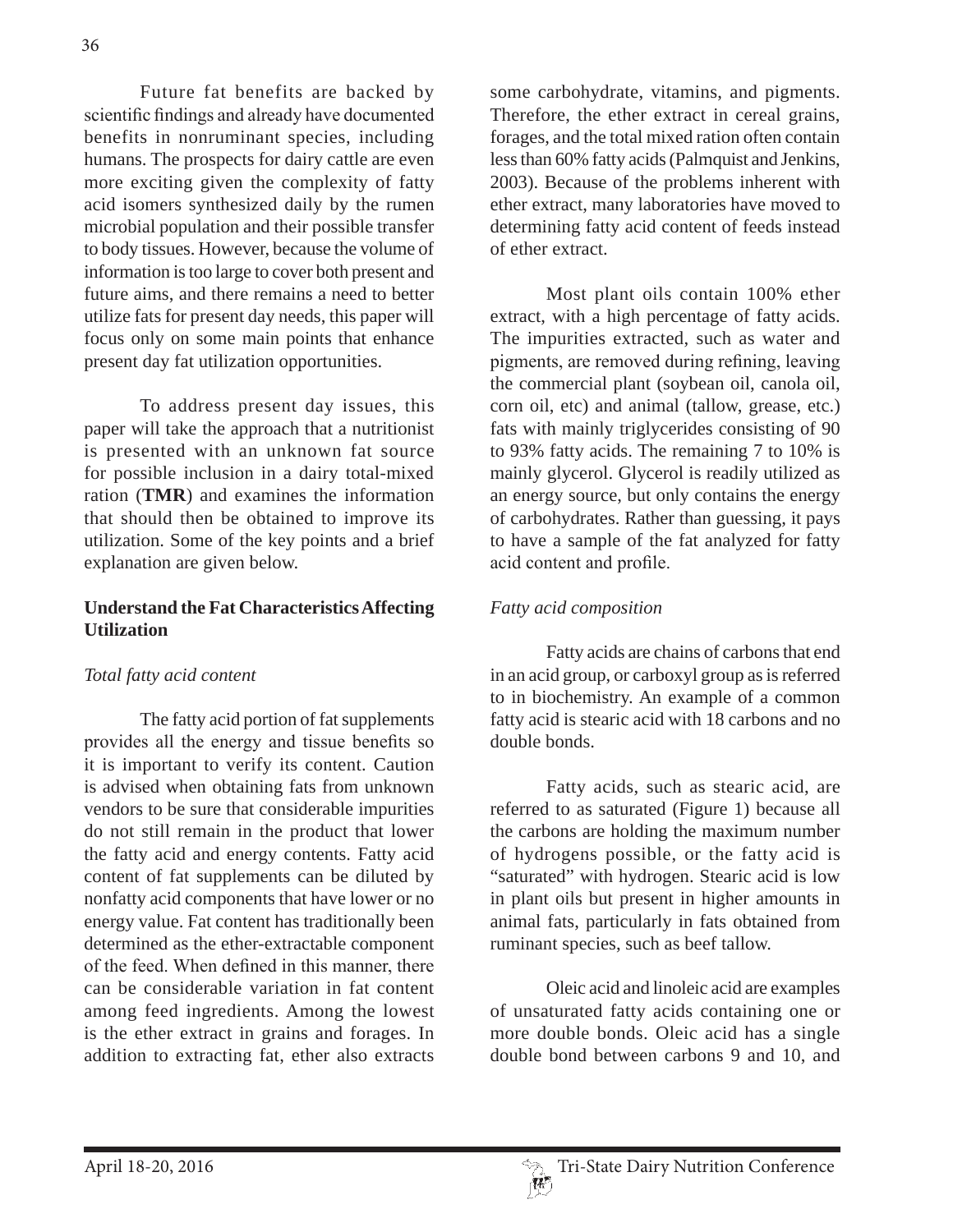is referred to as a monounsaturated fatty acid. Linoleic acid is a polyunsaturated fatty acid containing two double bonds between carbons 9 and 10, and between carbons 12 and 13. Oleic acid is the predominant fatty acid in animal fats and some plant oils (Table 1). Linoleic acid is the predominant fatty acid in many plant oils, including cottonseed oil, soybean oil, and corn oil. Linolenic acid is the predominant fatty acid in most forage species, followed by linoleic acid (Hatfield et al., 2007). Linolenic acid follows a similar seasonal pattern (Bauchart et al., 1984); as linolenic acid declines over the summer months, percentages of palmitic and linoleic acid increases.

 Saturated and unsaturated fatty acids have different effects on rumen function and also do not have equal intestinal digestibilities. Therefore, information on fatty acid composition will help users to develop reasonable expectations on utilization of the fat source and animal performance.

# *Percentage of free fatty acids*

 Lipid extracted from plants contains fatty acids that are predominately bound to the carbon backbone of glycerol. In vegetable oils all three glycerol carbons have fatty acids attached giving the name triglycerides. Forage lipids more commonly have fatty acids attached to only two of the three glycerol carbons. Fatty acids released from the glycerol backbone are called free fatty acids (**FFA**). Fatty acids can be released from glycerol by lipase enzymes of plant or ruminal origin.

 Triglycerides often exhibit reduced antibacterial effects compared to an equal quantity of free acids. Methane production in cultures of washed ruminal microbes, for example, was inhibited more by the addition of linseed oil fatty acids than by the addition of an equal amount of linseed oil triglycerides (Demeyer and Henderick, 1967). In another in vitro study, tallow added to cultures as free acids reduced the ratio of acetate to propionate by 43 to 66% compared to only a 4 to 6% reduction in the ratio when tallow was added in triglyceride form (Chalupa et al., 1984). A recent study with lactating dairy cows showed no differences in milk or components when diets were supplemented with 2% soybean triglycerides or soybean FFA (Boerman and Lock, 2014). Discrepancies between in vitro rates of lipolysis versus in vivo rates may account for part of the esterification effect. Lower rates of lipolysis would release FFA over a longer time period, thus diminishing the effects on fermentation and rumen lipid metabolism.

# *Calcium salts*

 Calcium salts of fatty acids were originally developed in the early 1980's at The Ohio State University as a form of rumen-inert (by-pass) fat to avoid ruminal fermentation and digestion problems. As long as the bond with Ca is maintained in the rumen, fatty acids do not express antimicrobial effects or interfere with the microbial population. Release of fatty acids from the Ca bond is enhanced as ruminal pH declines. The release by low pH also is greater as unsaturation increases.

 By the early 1990's, calcium salts were receiving some attention for partially escaping biohydrogenation. For instance, Wu et al. (1991) reported 49% biohydrogenation of fatty acids from calcium salts of palm oil compared to 80 and 62% biohydrogenation for animalvegetable fat and the control diet, respectively. Klusmeyer and Clark (1991) similarly found lower biohydrogenation for diets supplemented with calcium salts compared to a control diet. Based on the results of these early studies, several rumen-protected fat products have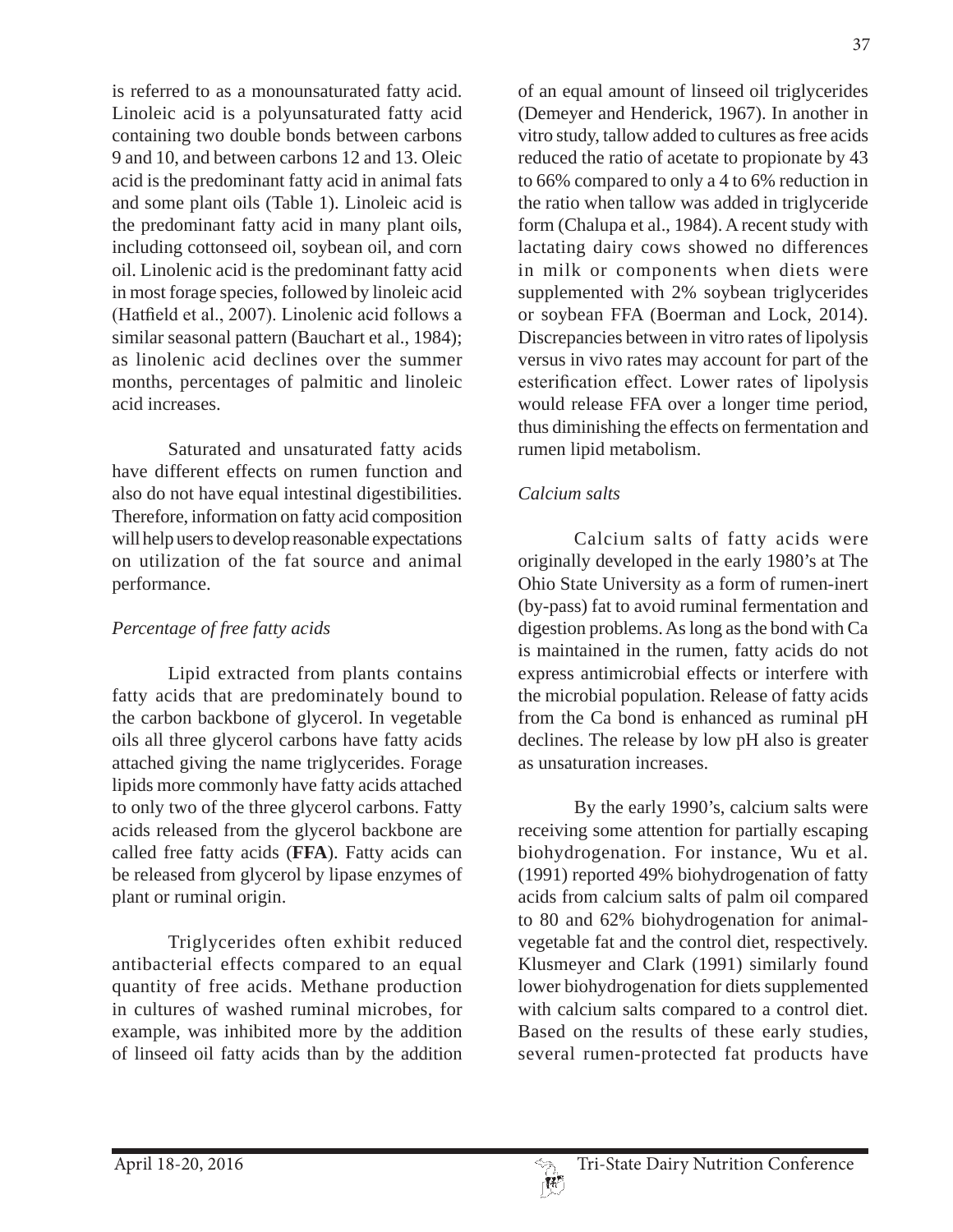emerged commercially in recent years that vary in the type and concentration of polyunsaturated fatty acids. If oilseeds are excluded, it is difficult to locate rumen-protected fat sources that are commercially available other than those containing calcium salts of unsaturated fatty acids.

## **How Fat Characteristics Can be Used to Overcome Limitations and Improve Utilization**

#### *Intake limitations*

 Fat added to dairy rations can reduce feed intake, which can greatly reduce or even eliminate a positive production response. Even as little as 0.5 kg (1.1 lb) less feed intake can neutralize any energy advantage coming from typical levels of added fat, thus preventing a positive production response. Reductions in feed intake have been reported for a wide variety of fat sources, and often the intake depressions are less severe for animal fats than for vegetable oils or some commercial fat supplements. In general, intake depression problems were more severe when fat supplements were higher in unsaturated fatty acids than when they were higher in saturated fats acids.

 For instance, across a summary of more than 20 dairy studies feeding tallow or grease, only two studies showed significant depressions in feed intake (Allen, 2000). A summary of the literature by Onetti et al. (2004) showed that the intake effects of tallow were dependent on forage source. Tallow added to corn silage diets reduced intake and failed to increase milk production. However, a positive milk production response was seen when tallow was fed in alfalfa-based diets, or in diets with similar alfalfa and corn silage proportions. Rabiee et al. (2012) also reported greater decreases in DMI for oilseeds and Ca salts of unsaturated fatty acids than for saturated fatty acids or tallow (Figure 2).

 Several causes for the depression in feed intake by unsaturated fatty acids are under consideration. These include reduced gut motility, reduced acceptability of diets with added fat, release of gut hormones, and oxidation of fat in the liver (Allen, 2000). Refer to Allen (2000) for a description of each factor and a comparison of fat sources. Gut hormones continue to receive considerable attention as regulators of food intake. Depressed feed intake in cows fed fat supplements has been attributed to changes in cholecystokinen (Choi and Palmquist, 1996) and glucagon-like peptide 1 (Benson and Reynolds, 2001). Other peptides of gut origin, such as peptide YY, pancreatic glucagons, glicentin, and oxyntomodulin, have been linked to reduced feed intake patterns in animals fed fat (Holst, 2000). Past work has shown that abomasal infusion of unsaturated fatty acids causes greater feed intake depression than infusion of saturated fatty acids (Drackley et al., 1992; Bremmer et al., 1998). A study by Litherland et al. (2005) showed that the intake depression was greater following abomasal infusion of unsaturated free fatty acids than it was following infusion of unsaturated triglycerides. Also, as intake declined in the study by Litherland et al. (2005), the concentration of plasma glucagon-like peptide 1 increased but plasma concentration of cholecystokinen did not change.

#### *Rumen limitations*

 Fat supplements must be limited to just a few percentage units in ruminant diets to avoid ruminal digestibility problems resulting from antimicrobial activity of their constituent fatty acids (Stoeffel et al., 2015). Fat sources that have the potential to cause ruminal fermentation problems are referred to as rumen-active fats. Antibacterial effects of fatty acids in the rumen are complex and depend on interrelationships among fatty acid structure, fatty acid concentration, the presence of feed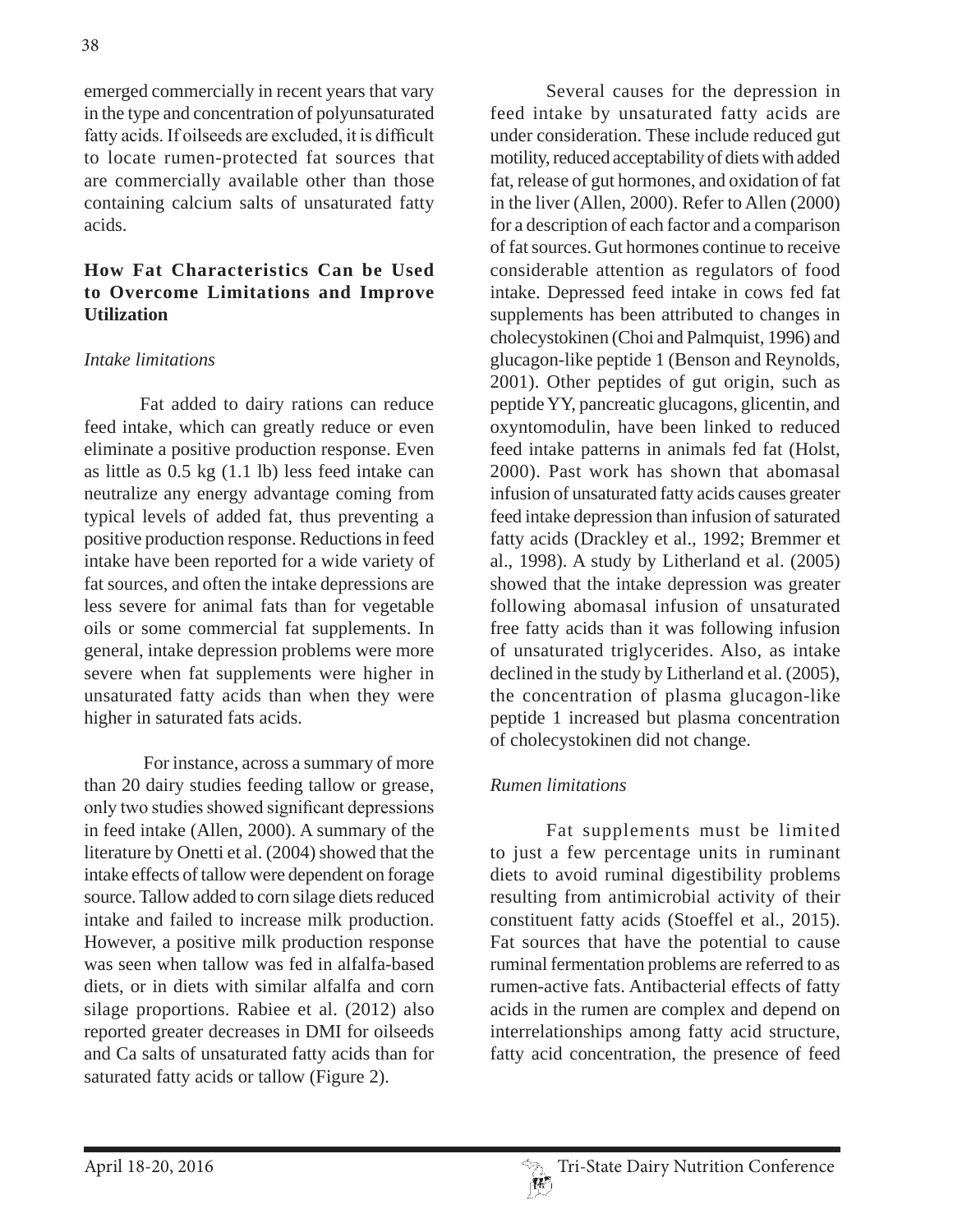particles, and rumen pH (Jenkins, 2002). Fatty acid structural features that enhance antibacterial activity in the rumen include a free acid group on the carbon chain and the presence of one or more double bonds (Table 2). Therefore, enhancing FFA and fatty acid unsaturation in fat sources generally reduces the amount that can be included in cattle diets. Several commercial fats minimize ruminal fermentation problems by enhancing the concentration of the less antibacterial saturated fatty acids. These are referred to as rumen-inert fats to signify their lower antimicrobial effects in the rumen.

 The microbial population in the rumen also is responsible for extensive transformation of dietary lipid. Lipid transformations include lipolysis to release free fatty acids from complex plant lipids, and biohydrogenation to convert unsaturated fatty acids in plant matter to more saturated lipid end products. The biohydrogenation of linoleic acid in the rumen (Figure 3) begins with its conversion to conjugated linoleic acid (**CLA**). In this initial step, the number of double bonds remains the same but one of the double bonds is shifted to a new position by microbial enzymes. Normally, the double bonds in linoleic acid are separated by two single bonds, but in CLA, the double bonds are only separated by one single bond. Many types of CLA are produced in the rumen of dairy cows (Bauman and Lock, 2006), but a common CLA produced from biohydrogenation of linoleic acid is *cis*-9, *trans*-11 C18:2. Recent research results link milk fat depression with the formation of bioactive *trans* fatty acid intermediates produced from biohydrogenation (**BH**) of unsaturated fatty acids by the rumen microbial population. Among the most potent intermediates causing milk fat deprression are several CLA isomers, such as *trans*-10, *cis*-12. Baumgard et al. (2000) reported that *trans*-10, *cis*-12 infused post-ruminally in lactating dairy cows decreased milk fat content 42% and milk fat yield 48%. *Trans*-9, *cis*-11 CLA and *cis*-10, *trans*-12 CLA were also reported to inhibit milk fat synthesis in dairy cows (Sæbø et al., 2005; Perfield II et al., 2007), with the former causing a 15% reduction in milk fat yield.

 As biohydrogenation progresses, double bonds in the CLA intermediates are then hydrogenated further to trans fatty acids having only one double bond. *Trans* double bonds only differ from *cis* double bonds in the placement of the hydrogens. The hydrogens are located on opposite sides of the double bond for *trans*  fatty acids, but on the same side of the double bond for *cis* fatty acids. Although the difference in structure between *trans* and *cis* fatty acids appears small, it causes significant differences in their physical and metabolic properties. A final hydrogenation step by the ruminal microbes eliminates the last double bond yielding stearic acid as the final end product. As a result of biohydrogenation, there is extensive loss of unsaturated fatty acids from the mouth to the duodenum of the animal.

#### *Intestinal digestibility limitations*

 Low intestinal digestibility of fatty acids in fat supplements can be another factor reducing their digestible energy (**DE**) value for ruminant diets. Differences in DE values among fat sources published in NRC for Dairy Cattle (2001) are due mainly to differences in their true digestibilities. True digestibilities assumed by NRC for Dairy Cattle (2001) ranged from a high of 86% for vegetable oils and calcium salts to a low of 43% for partially-hydrogenated tallow. Tallow was assigned an intermediate digestibility of 68% in NRC for Dairy Cattle (2001).

 It was not surprising, based on results from previous studies, that feeding partially hydrogenated tallow reduced fatty acid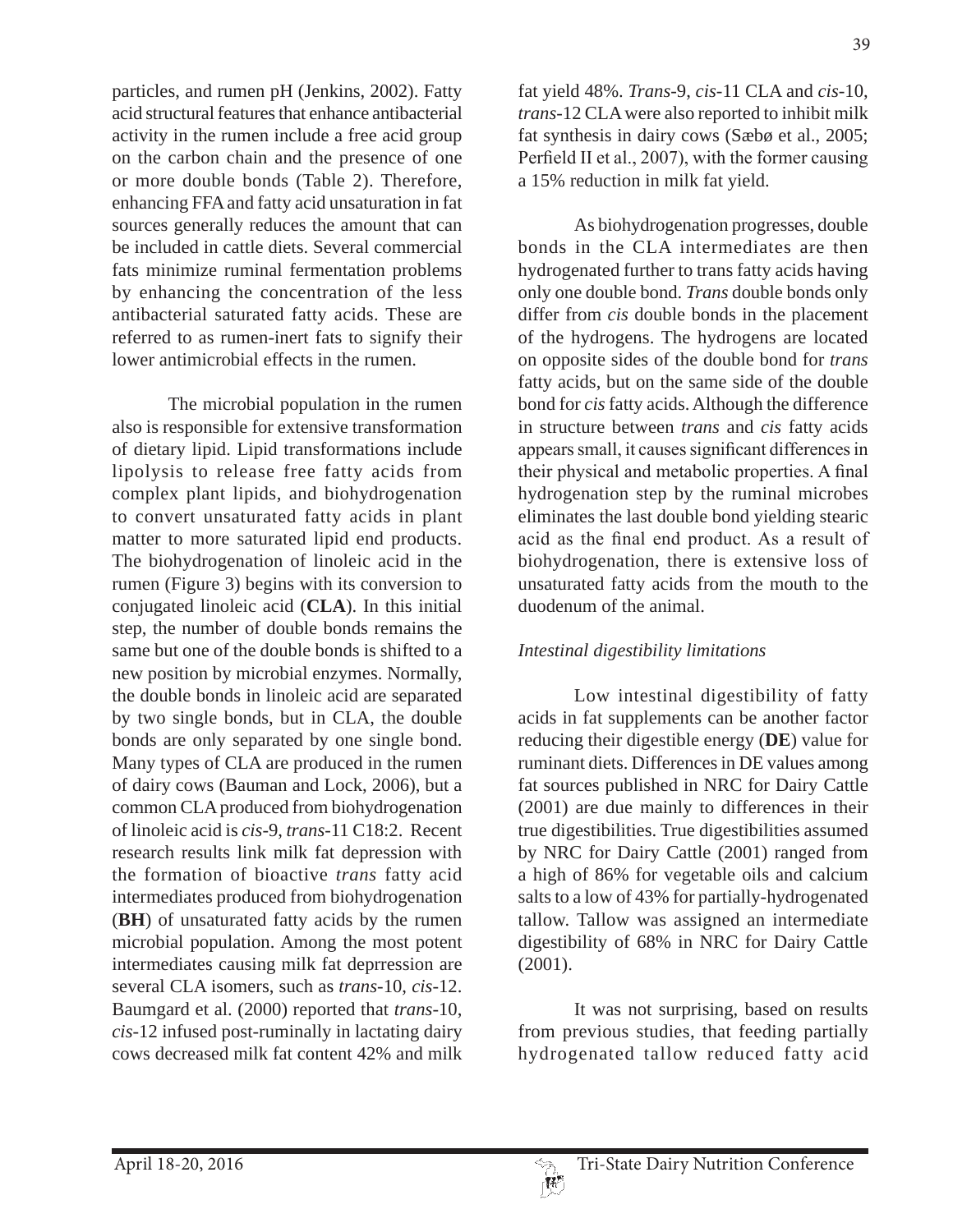digestibility. Hydrogenation of yellow grease to reduce its iodine value (**IV**) from 56 to 18 reduced apparent fatty acid digestibility in the total tract from 67.8 to 47.4% (Jenkins and Jenny, 1989). Fatty acid digestibilities pooled from 11 studies were normal (similar to control values) when IV exceeded 40 (Firkins and Eastridge, 1994), but below IV 40 fatty acid digestibility progressively dropped as IV declined.

 Lower digestibility of hydrogenated fats may be related to their higher content of saturated fatty acids. The presence of 1, 2, or 3 double bonds increased fatty acid digestibility a similar amount. Grummer and Rabelo (1998) also reported similar improvements in apparent fatty acid digestibility from the presence of one or more double bonds. True digestibility of stearic acid was 53% and lowest among the 18 carbon fatty acids. Introducing a single double bond improved true digestibility to 78.4%. It should be pointed out that some studies did not distinguish between flows of *cis* or *trans* 18:1 to the duodenum, which might tend to lower 18:1 digestibilities.

 Jenkins (2006) summarized fatty acid digestibilities from studies that included data only on lactating dairy cows fed a control diet with no high fat ingredients and fat sources that were not combined with other fats. A total of 32 published studies met all criteria and 45 studies were rejected. The selective criteria limited the number of observations for some fat sources, especially oilseeds and vegetable oils that were usually fed in combination with other fat sources.

 Among the fat sources examined, only tallow and calcium salts of palm fatty acids had mean total tract digestibilities that were numerically higher than the control diets. The ranking was similar when digestibilities of the fat sources were estimated by difference.

Conversely, the hydrogenated fat sources had substantially lower fatty acid digestibilities whether expressed as apparent digestibilites, or were calculated by difference. The hydrogenated fat sources also had the highest standard deviations, suggesting that wider variation exists in digestibility values of hydrogenated fats compared to other fat sources. Further examination of the data revealed that about 80% of the hydrogenated fat cases depressed diet fatty acid digestibilities more than 5%. Tallow depressed diet fatty acid digestibilities more than 5% from control fatty acids in only 27% of the cases examined.

 There have been several other summaries of fatty acid digestibility reported in ruminants, including dairy cows, over the last 12 years (Table 3). Duodenal to feces digestibilities in dairy cattle were reported by Moate et al. (2004) from 8 studies, giving a total of 36 observations. Their summary excluded hydrogenated tallow and whole soybeans. Glasser et al. (2008) did a meta-analysis of C18 fatty acid digestibilities involving 294 observations in 77 studies. They included duodenal to ileal digestibilities for dairy, beef, and sheep data but found no significant species difference. They also excluded data on hydrogenated tallow. A more recent metaanalysis on duodenal to ileum digestibilites in lactating dairy cows had up to 18 observations and excluded partially-hydrogenated tallow (Boerman et al., 2015). When digestibility data was averaged across all studies, digestibility of unsaturated fatty acids were higher than saturated fatty acids, and stearic acid had the lowest digestibility.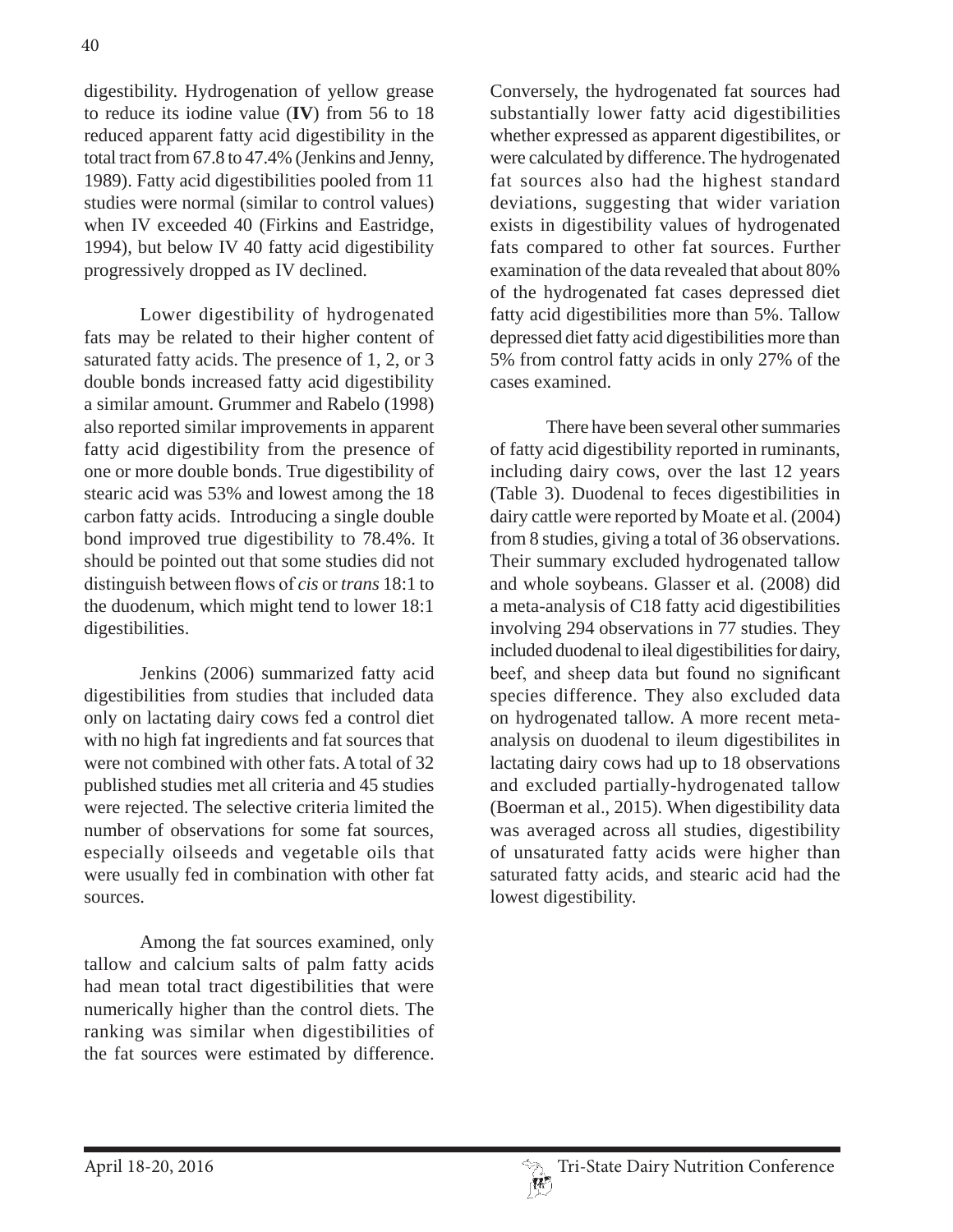#### **Fatty Acid Outflow from the Rumen and Animal Performance**

#### *Meeting essential fatty acid demands*

 Omega fatty acids belong to one of three families, the  $\omega$ -9,  $\omega$ -6, or  $\omega$ -3 family. Each family has a parent fatty acid that is converted to other biologically-active acids within the same omega family (Figure 4). The only parent fatty acid that can be made by body tissues is oleic acid. The  $\omega$ -6 and  $\omega$ -3 parent compounds (linoleic and linolenic acids) cannot be synthesized by body tissues and, therefore, must be supplied in the diet. Thus, linoleic and linolenic acids are regarded as essential because they are required for normal tissue function but cannot be synthesized by body tissues.

 A typical total mixed ration of grains and forages generally contains adequate essential fatty acids to meet the needs of the animal. However, the majority of the dietary essential fatty acids are destroyed by microorganisms through biohydrogenation.

 Part of the interest in omega fatty acids in dairy cattle is to enhance their concentration in milk for value-added opportunities, and part of the interest is to enhance their concentration in body tissues of the cow to enhance production and health. Omega fatty acids in milk are increased to improve manufacturing properties and to increase fatty acid nutraceuticals known to enhance human health. Increasing omega fatty acids in tissues of the cow has potential benefits on reproductive performance, immunity, and disease resistance, and positive hormonal shifts.

 In a few studies, feeding fat to lactating dairy cows has improved reproductive performance, implying possible benefits on lifetime production potential. Reported improvements of reproductive performance from added fat include higher conception rates (Schneider et al., 1988; Sklan et al., 1989), increased pregnancy rates (Schneider et al., 1988; Sklan et al., 1991), and reduced open days (Sklan et al., 1991). However, supplemental fat has had little or no benefit on reproductive efficiency in other studies (Carroll et al., 1990). An extensive meta-analysis (Rodney et al., 2015) of 17 studies examining fat effects on reproductive performance in cows reported that fat caused a 27% increase in pregnancy to service and a reduction in calving to pregnancy interval. They also reported from the metaanalysis that feeding fat has a positive effect on fertility and production when fed during the transition period.

 The mechanism of how fat supplements alter reproductive performance is not clear. Fat may function in one capacity by providing additional energy during early lactation to support improved productive functions, including reproduction. Negative energy balance delays ovulation and the initiation of the first normal luteal phase (Butler et al., 1981). However, recent studies also suggest that the mechanism involves an energy independent response to fat.

 When an equal quantity of energy from glucose, saturated animal fat (tallow), or unsaturated fat (yellow grease) were infused into lactating dairy cows via the abomasum, the fat but not carbohydrate decreased plasma estradiol and increased progesterone (Oldick et al., 1997). The study by Oldick et al. (1997) also demonstrated the potential to decrease prostaglandin  $F_{2\alpha}$  (PGF<sub>2 $\alpha$ </sub>) synthesis by supplying elevated concentrations of polyunsaturated fatty acids (**PUFA**). These results were similar to previous reports that intravenous infusion of unsaturated fatty acids from a soy oil emulsion increased plasma  $F_{2\alpha}$ and number and size of follicles (Lucy et al., 1990, 1991). Ovarian follicular growth was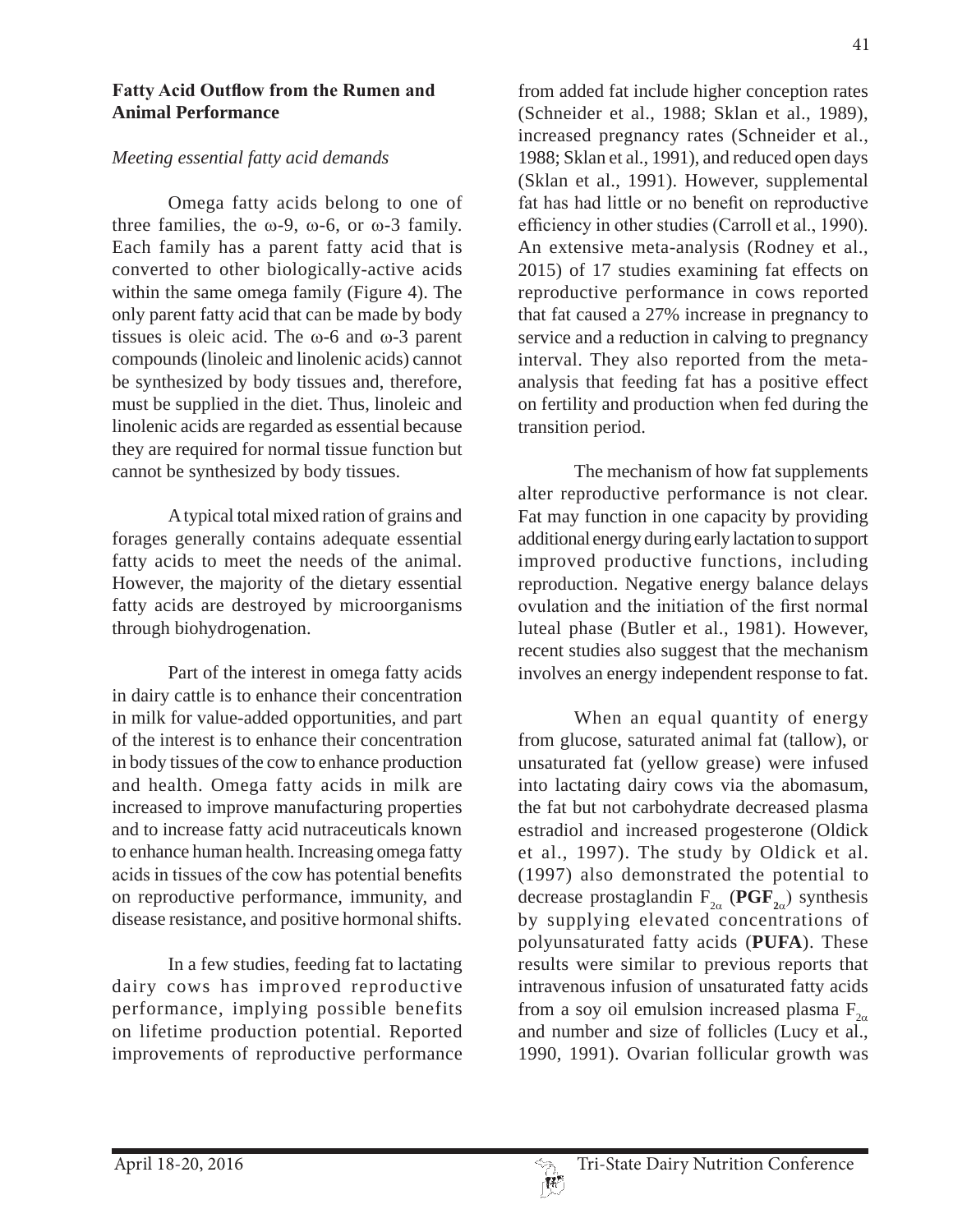also stimulated more in Brahman x Hereford cattle by fat compared to equal energy from carbohydrate, with a greater effect observed for fats with higher PUFA (Thomas et al., 1997). Hinckley et al. (1996) provided further support of the role of PUFA on reproductive function in ruminants. In their study, dispersed bovine luteal cells had a dose-dependent decline in progesterone production and an increase in production of prostaglandin as PUFA in the media increased. Results such as these continue to demonstrate a reproductive advantage from increased absorption of PUFA compared to other fat sources, such as monounsaturated fats.

# *Immune system*

 CLA decreased the growth rate in chicks and rats after they were injected with endotoxin (lipopolysaccharide; **LPS**). This probably was caused by release of cytokines and the prevention of the catabolic effects (Cook et al., 1993). Miller et al. (1994) examined endotoxin-induced growth suppression in mice fed with  $0.5\%$  fish oil and CLA. The fish oil fed-group lost twice as much body weight after the inoculation with endotoxin than the CLA-fed groups. These researchers found that the CLA in the endotoxin injection inhibited anorexia (a decreased sensation of appetite) and increased splenocyte blastogenesis, concluding that it might inhibit arachidonic acid synthesis, thus preventing the catabolism of tissue by removing eicosanoid precursors. In addition, Bontempo et al. (2004) examined the effects of CLA on the immunological variables of lactating sows and piglets fed with a 0.5% CLA diet. They found that CLA-fed sows exhibited increased colostrum IgG and serum leptin, and IgG and lysozyme. Nursing piglets of CLA-fed sows also exhibited higher levels of IgG and lysozyme. As these results show, dietary CLA enhanced the effect of immunological variables in lactating sows and piglets.

## **References**

Allen, M.S. 2000. Effects of diet on short-term regulation of feed intake by lactating dairy cattle. J. Dairy Sci. 83:1598-1624.

Bauchart, D., R. Verite, and B. Remond. 1984. Long-chain fatty-acid digestion in lactating cows fed fresh grass from spring to autumn. Can. J. Anim. Sci. 64:330-331.

Bauman, D.E. and A.L. Lock. 2006. Concepts in lipid digestion and metabolism in dairy cows. Proc. Tri-State Dairy Nutr. Conf. pp. 1-14. Available at: http://tristatedairy.org.

Baumgard, L.H., B.A. Corl, D.A. Dwyer, A. Saebo, and D.E. Bauman. 2000. Identification of the conjugated linoleic acid isomer that inhibits milk fat synthesis. Am. J. Physiol. Regul. Integr. Comp. Physiol. 278:R179-R184.

Benson, J.A., and C.K. Reynolds. 2001. Effects of abomasal infusion of long-chain fatty acids on splanchnic metabolism of pancreatic and gut hormones in lactating dairy cows. J. Dairy Sci. 84:1488-1500.

Boerman, J.P., J.L. Firkins, N.R. St-Pierre, and A.L. Lock. 2015. Intestinal digestibility of long-chain fatty acids in lactating dairy cows: A meta-analysis and meta regression. J. Dairy Sci. 98:1-15.

Boerman, J.P., and A.L. Lock. 2014. Effect of unsaturated fatty acids and triglycerides from soybeans on milk fat synthesis and biohydrogenation intermediates in dairy cattle. J. Dairy Sci. 97:7031-7042.

Bontempo, V., D. Sciannimanico, G. Pastorelli, R. Rossi, F. Rosi, and C. Corino. 2004. Dietary conjugated linoleic acid positively affects immunologic variables in lactating sows and piglets. J. Nutr. 134:817-824.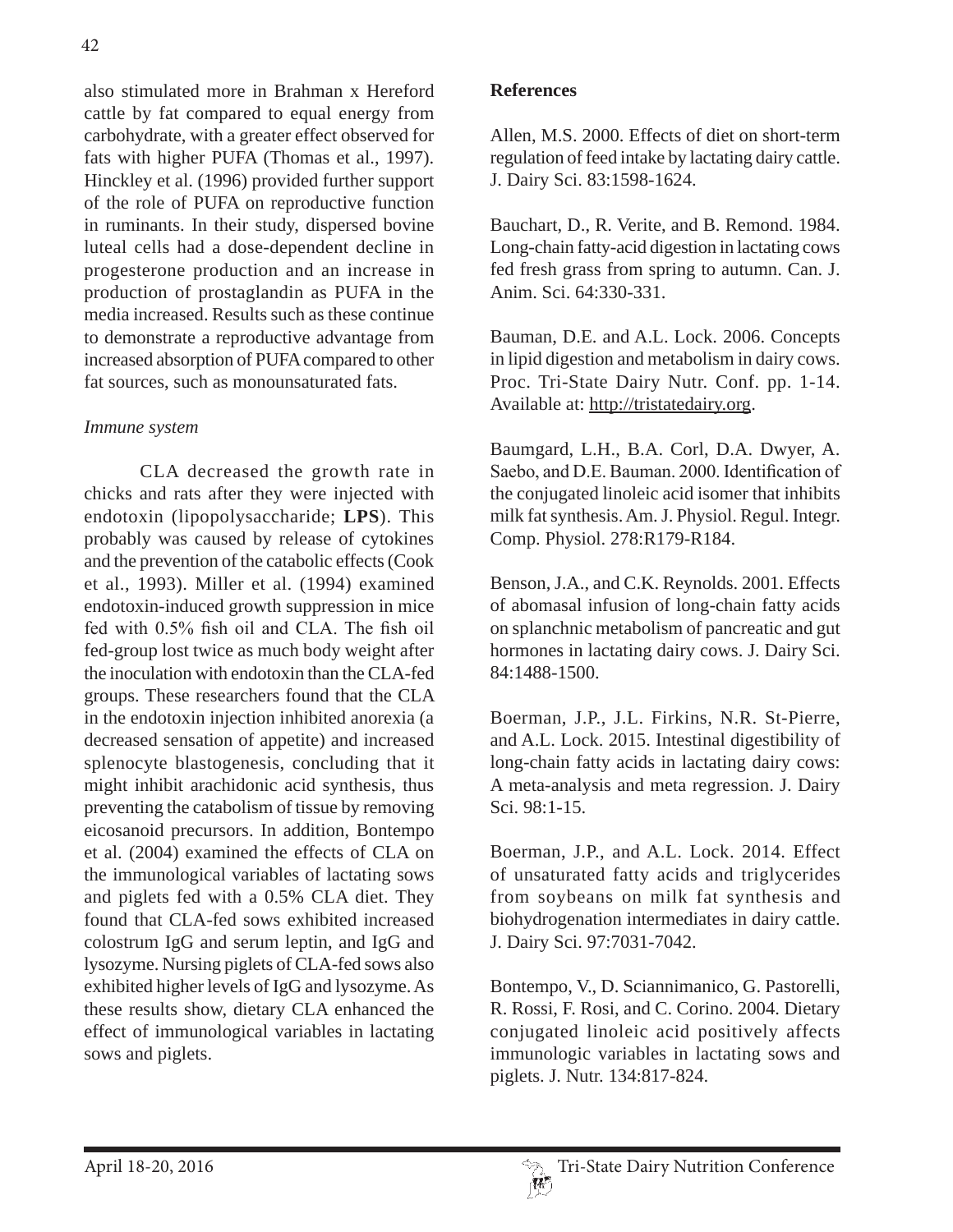Bremmer, D.F., L.D. Ruppert, J.H. Clark, and J.K. Drackley. 1998. Effects of chain length and unsaturation of fatty acid mixtures infused into the abomasum of lactating dairy cows. J. Dairy Sci. 81:176-188.

Butler, W.R., R.W. Everett, and C.E. Coppock. 1981. The relationships between energy balance, milk production and ovulation in postpartum Holstein cows. J. Anim. Sci. 53:742-748.

Carroll, D.J., M.J. Jerred, R.R. Grummer, D.K. Combs, R.A. Pierson, and E.R. Hauser. 1990. Effects of fat supplementation and immature alfalfa to concentrate ratio on plasma progesterone, energy balance, and reproductive traits of dairy cattle. J. Dairy Sci. 73:2855-2863.

Chalupa, W., B. Rickabaugh, D.S. Kronfeld, and D. Sklan. 1984. Rumen fermentation in vitro as influenced by long chain fatty J. Dairy Sci. 67:1439-1444.

Choi, B.R., and D.L. Palmquist. 1996. High fat diets increase plasma cholecystokinin and pancreatic polypeptide, and decrease plasma insulin and feed intake in lactating dairy cows. J. Nutr. 126:2913-2919.

Cook, M.E., C.C. Miller, Y. Park, and M. Pariza. 1993. Immune modulation by altered nutrient metabolism: Nutritional control of immuneinduced growth depression. Poult. Sci. 72:1301- 1305.

Dasilva, G., M. Pazos, E. Garcia-Egido, J.M. Gallardo, I. Rodriquez, R. Cela, and I. Medina. 2015. Healthy effect of different proportions of marine w-3 PUFAs EPA and DHA supplementation in Wistar rats: Lipidomic biomarkers of oxidative stress and inflammation J. Nutr. Biochem. 26:1385-1392.

Demeyer, D.I., and H.K. Henderick. 1967. The effect of C18 unsaturated fatty acids on methane production in vitro by mixed rumen bacteria, Biochim. Biophys. Acta 137:484-497.

Drackley, J.K., T.H. Klusmeyer, A.M. Trusk, and J.H. Clark. 1992. Infusion of long-chain fatty acids varying in saturation and chain length into the abomasums of lactating dairy cows. J. Dairy Sci. 75:1517-1526.

Firkins, J.L., and M.L. Eastridge. 1994. Assessment of the effects of iodine value on fatty acid digestibility, feed intake, and milk production. J. Dairy Sci. 77:2357-2366.

Glasser, F., P. Schmidely, D. Sauvant, and M. Doreau. 2008. Digestion of fatty acids in ruminants: A meta-analysis of flows and variation factors: 2. C18 fatty acids. Animal 2:5 691-704.

Grummer, R., and E. Rabelo. 1998. Factors affecting digestibility of fat supplements. Pages 69-79 in Proc. Southeast Dairy Herd Management Conference, November 9 & 10, Macon, GA.

Hatfied, R., H.G. Jung, G. Broderick, and T.C. Jenkins. 2007. Nutritional chemistry of forages. In *Forages, Volume 2. The Science of Grassland Agriculture, Sixth Edition*. R.F. Barnes (Ed.), Blackwell Publishing, Iowa State Press, Ames. Hinckley, Sr., T., R.M. Clark, S.L. Bushmich, and R.A. Milvae. 1996. Long chain PUFA and bovine luteal cell function. Biol. Reprod. 55:445.

Holst, J.J. 2000. Gut hormones as pharmaceuticals. From enteroglucagon to GLP-1 and GLP-2. Reg. Peptides 93:45-51.

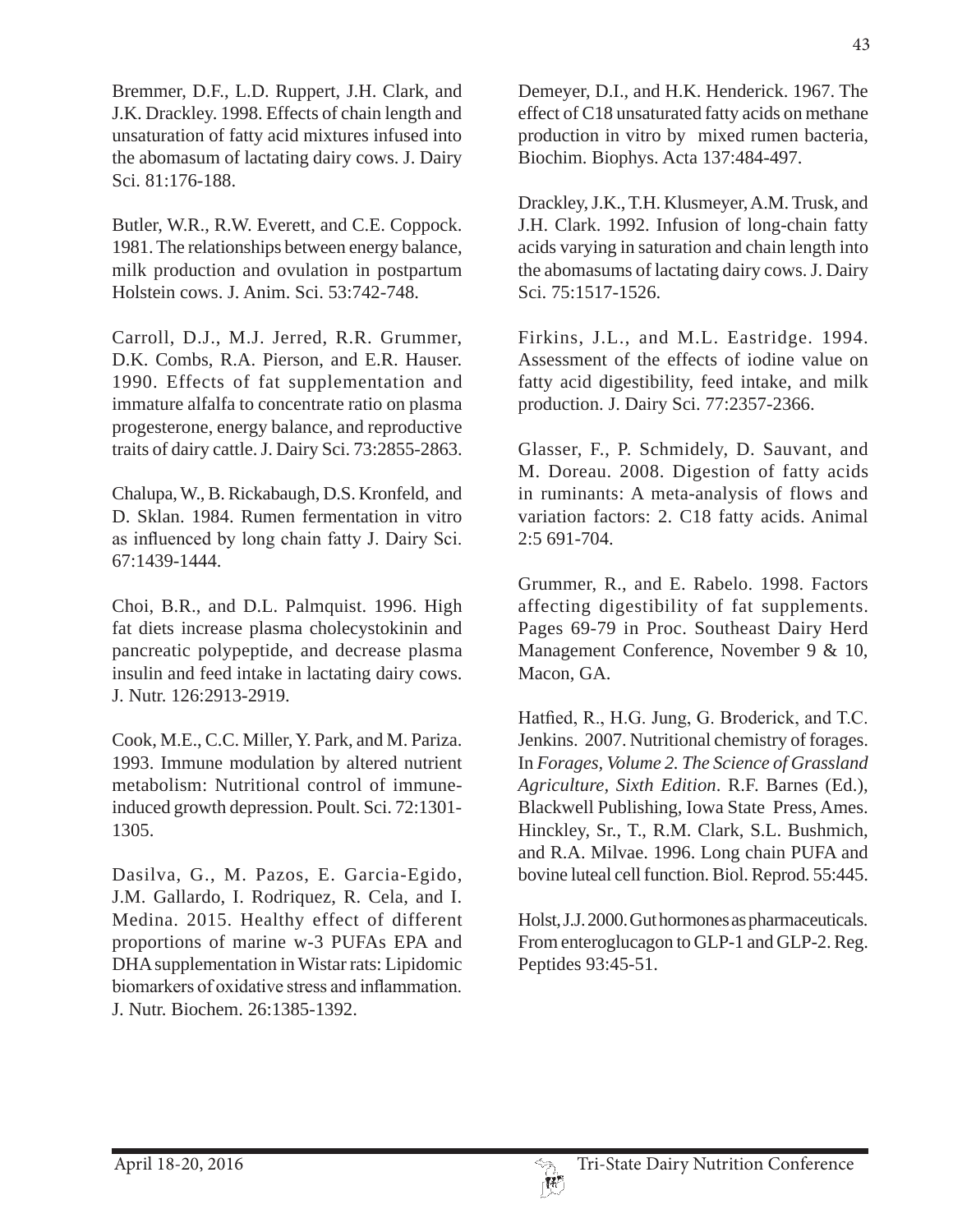Jenkins, T.C. 2002. Lipid transformations by the rumen microbial ecosystem and their impact on fermentative capacity. pp 103-117 in *Gastrointestinal Microbiology in Animals*, S.A. Martin (Ed.), Research Signpost, Kerala, India.

Jenkins, T.C. 2006. Rendered products in ruminant nutrition. In *Essential Rendering*, D.L. Meeker (Ed.), National Renderer's Association, Alexandria, VA.

Jenkins, T.C., and B.F. Jenny. 1989. Effect of hydrogenated fat on feed intake, nutrient digestion, and lactation performance of dairy cows. J. Dairy Sci. 72: 2316-2324.

Klusmeyer, T.H., and J.H. Clark. 1991. Effects of dietary fat and protein on fatty acid flow to the duodenum and in milk produced by dairy cows. J. Dairy Sci. 74: 3055-3067.

Litherland, N.B., S. Thire, A.D. Beaulieu, C.K. Reynolds, J.A. Benson, and J.K. Drackley. 2005. Dry matter intake is decreased more by abomasal infusion of unsaturated free fatty acids than by unsaturated triglycerides. J. Dairy Sci. 88:632-643.

Lucy, M.C., T.S. Gross, and W.W. Thatcher. 1990. Effect of intravenous infusion of a soybean oil emulsion on plasma concentration of 15 keto 13, 14 dihydro prostaglandin F2a and ovarian function in cycling Holstein heifers. In: Livestock Reproduction in Latin America. Int. Atomic Energy Agency, Vienna, Austria.

Lucy, M.C., C.R. Staples, F.M. Michel, W.W. Thatcher, and D.J. Bolt. 1991. Effect of feeding calcium soaps to early postpartum dairy cows on plasma prostaglandin F2a, leutinizing hormone, and follicular growth. J. Dairy Sci. 74:483-489.

Miller, C.C., Y. Park, M.W. Pariza, and M.E. Cook. 1994. Feeding conjugated linoleic acid to animals partially overcomes catabolic responses due to endotoxin injection. Biochem. Biophys. Res. Commun. 198:1107-1112.

Moate, P.J., W. Chalupa, T.C. Jenkins, and R.C. Boston. 2004. A model to describe ruminal metabolism and intestinal absorption of long chain fatty acids. Anim. Feed Sci. Technol. 112:79-115.

National Research Council. 2001. Nutrient requirements of dairy cattle. 7th rev. ed. Natl. Acad. Sci., Washington, DC.

Oldick, B.S., C.R. Staples, W.W. Thatcher, and P. Gyawu. 1997. Abomasal infusion of glucose and fat-effect on digestion, production, and ovarian and uterine functions of cows. J. Dairy Sci. 80:1315-1328.

Onetti, S.G., S.M. Reynal, and R.R. Grummer. 2004. Effect of alfalfa forage preservation method and particle length on performance of dairy cows fed corn silage-based diets and tallow. J. Dairy Sci. 87.:652-664.

Palmquist, D.L., and T.C. Jenkins. 2003. Challenges with fats and fatty acid methods. J. Anim. Sci. 81:3250-3254.

Perfield II, J.W., A.L. Lock, A. Sæbø, J.M. Griinari, D.A. Dwyer, and D.E. Bauman. 2007. Trans-9, cis-11 conjugated linoleic acid (CLA) reduces milk fat synthesis in lactating dairy cows. J. Dairy Sci. 90:2211-2218.

Rabiee, A.R., K. Breinhild, W. Scott, H.M. Golder, E. block, and I.J. Lean. 2012. Effect of fat additions to diets of dairy cattle on milk production and components: A meta-analysis and meta-regression. J. Dairy Sci. 95:3225-3247.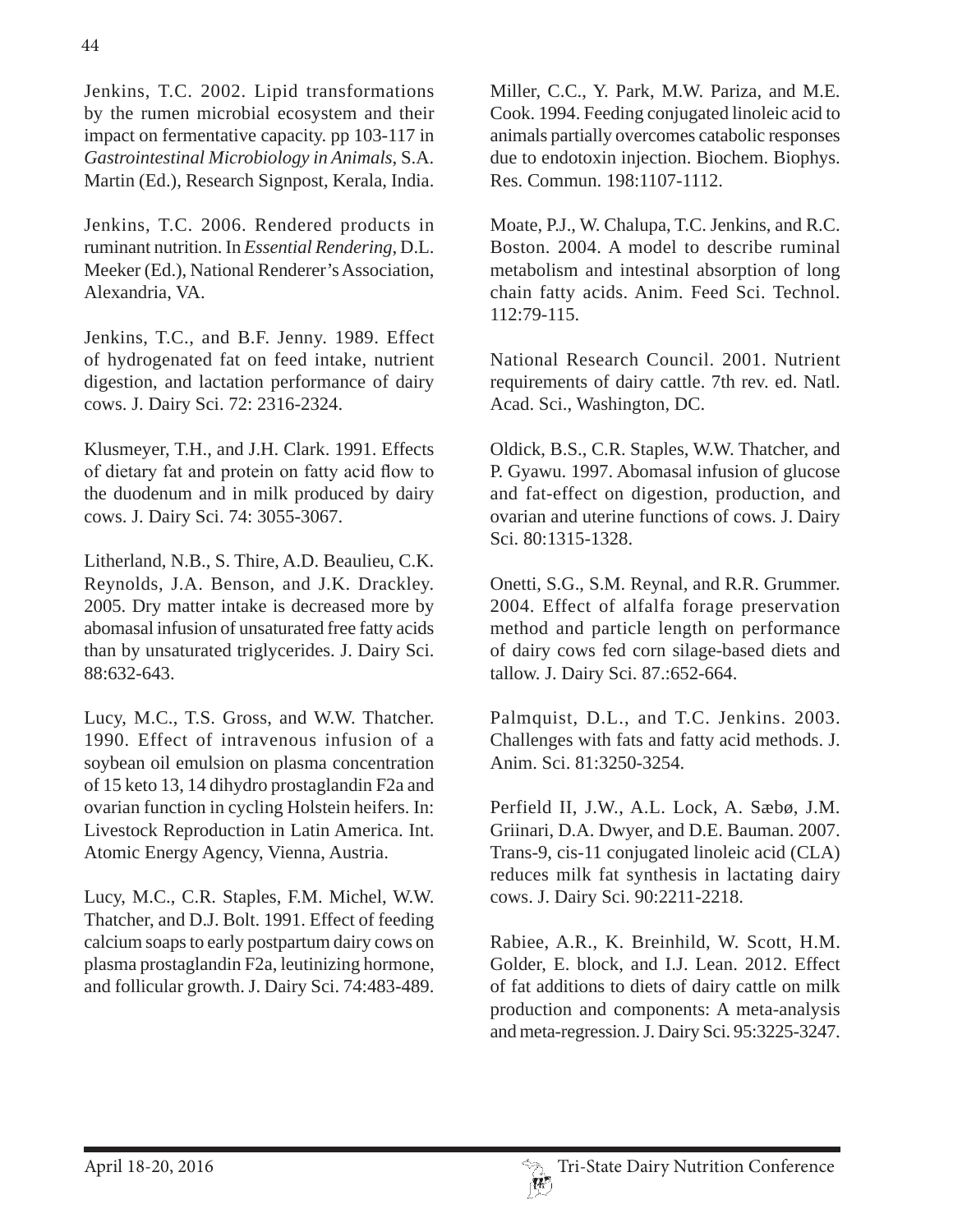Rodney, R.M., P. Celi, W. Scott, K. Breinhild, and I.J. Lean. 2015. Effects of dietary fat on fertility of dairy cattle: A meta-analysis and meta-regression. J. Dairy Sci. 98:5601-5620.

Saebo, A., P.C. Saebo, J.M. Griinari, and K.J. Shingfield. 2005. Effect of abomasal infusions of geometric isomers of 10,12 conjugated linoleic acid on milk fat synthesis in dairy cows. Lipids 40:823-832.

Schneider, P., D. Sklan, W. Chalupa, and D.S. Kronfeld. 1988. Feeding calcium salts of fatty acids to lactating cows. J. Dairy Sci. 71:2143- 2150.

Sklan, D., E. Bogin, Y. Avidar, and S. Gur Arie. 1989. Feeding calcium soaps of fatty acids to lactating cows: Effect on production, body condition and blood lipids. J. Dairy Res. 56:675-682.

Sklan, D., U. Moallem, and Y. Folman. 1991. Effect of feeding calcium soaps of fatty acids on production and reproduction responses in high producing lactating cows. J. Dairy Sci. 74:510-517.

Stoffel, C.M., P.M. Crump, and L.E. Armentano. 2015. Effect of dietary fatty acid supplements, varying in fatty acid composition, on milk fat secretion in dairy cattle fed diets supplemented to less than 3% total fatty acids. J. Dairy Sci. 98:431-442.

Thomas, M.G., B. Bao, and G.L. Williams. 1997. Dietary fats varying in their fatty acid composition differently influence follicular growth in cows fed isoenergetic diets. J. Anim. Sci. 75:2512-2519.

Wu, Z., O.A. Ohajuruka, and D.L. Palmquist. 1991. Ruminal synthesis, biohydrogenation, and digestibility of fatty acids by dairy cows. J. Dairy Sci. 74: 3025-3034.

Zhang, C.M., Y.Q. Guo, Z.P. Yuan, Y.M. Wu, J.K. Wang, J.X. Liu, and W.Y. Zhu. 2008. Effect of octadeca carbon fatty acids on microbial fermentation, methanogenesis and microbial flora in vitro. Anim. Feed Sci. Technol. 146:259-269.

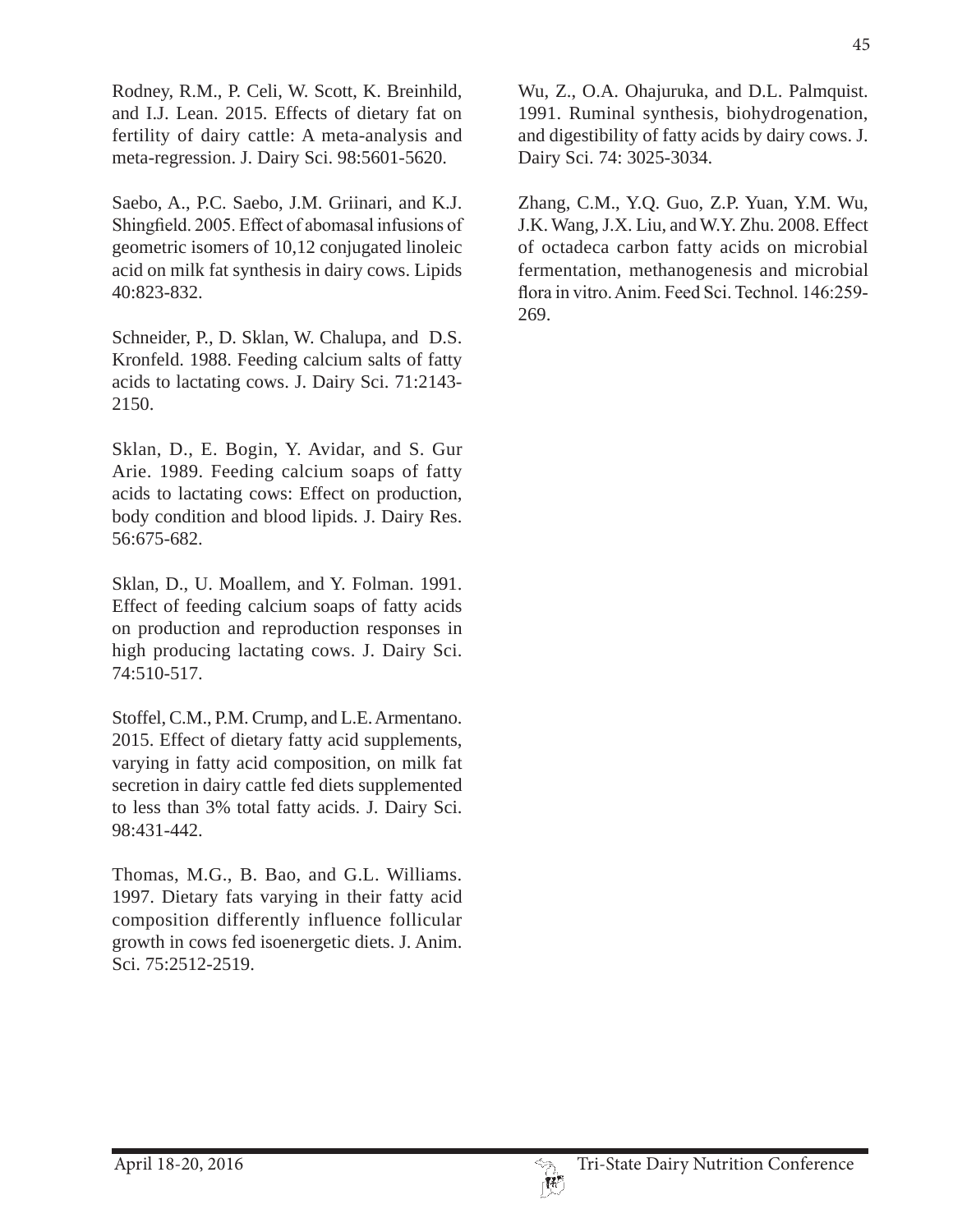|                    |             | % of Total FA |      |      |      |      |
|--------------------|-------------|---------------|------|------|------|------|
| Feedstuff          | FA, % of DM | 16:0          | 18:0 | 18:1 | 18:2 | 18:3 |
| <b>Barley</b>      | 1.6         | 27.6          | 1.5  | 20.5 | 43.3 | 4.3  |
| Corn               | 3.2         | 16.3          | 2.6  | 30.9 | 47.8 | 2.3  |
| Dehydrated Alfalfa | 1.4         | 28.5          | 3.8  | 6.5  | 18.4 | 39.0 |
| Ryegrass           | $4$ to $7$  | 11.9          | 1.0  | 2.2  | 14.6 | 68.2 |
| Cottonseed         | 18.6        | 25.3          | 2.8  | 17.1 | 53.2 | 0.1  |

**Table 1.** Representative fatty acid (FA) content and composition in grains, forages, and oilseeds included in livestock rations.

**Table 2.** Added fatty acids (3.5%) on 24 h rumen in vitro from Zhang et al. (2008).

|                        | Control           | <b>Stearic</b>       | Oleic             | Linoleic          | Linolenic         |
|------------------------|-------------------|----------------------|-------------------|-------------------|-------------------|
| Ac/Pr                  | 5.27 <sup>a</sup> | $4.87^{\circ}$       | $4.13^{b}$        | 2.90 <sup>c</sup> | 2.08 <sup>d</sup> |
| <i>F. succinogenes</i> | 2.04 <sup>c</sup> | 2.69 <sup>a</sup>    | 2.26 <sup>b</sup> | 1.37 <sup>d</sup> | $1.13^e$          |
| Methane, mmol          | 1.03 <sup>a</sup> | $0.99$ <sup>ab</sup> | 0.94 <sup>b</sup> | 0.75c             | 0.56 <sup>d</sup> |
| Protozoa               | 2.99a             | 2.26 <sup>b</sup>    | 1.96 <sup>c</sup> | 1.80 <sup>c</sup> | 1.30 <sup>c</sup> |

 $a<sub>abcd</sub>$  Means with different superscripts within a row differ (P < 0.05).

**Table 3**. Fractional digestibilties of individual fatty acids in ruminants as reported in several data summaries. Differences among summaries are shown according to sections of intestinal tract, species of ruminants, and fat sources omitted.<sup>1</sup>

|                         | Moate et al. $(2004)$ | Glasser et al. (2008)   | Boerman et al. (2015) |  |  |
|-------------------------|-----------------------|-------------------------|-----------------------|--|--|
| 6:0                     | 0.725                 |                         | 0.771                 |  |  |
| 18:0                    | 0.728                 | 0.63                    | 0.728                 |  |  |
| 18:1                    | 0.669                 | 0.86                    | 0.802                 |  |  |
| 18:2                    | 0.776                 | 0.80                    | 0.735                 |  |  |
| 18:3                    | 0.775                 | 0.74                    | 0.805                 |  |  |
| Duodenum to feces       | X (Intestinal BH NS)  |                         |                       |  |  |
| Duodenum to ileum       |                       | Χ                       | Χ                     |  |  |
| <b>Species</b>          | Dairy                 | Dairy, beef, sheep (NS) | Lactating dairy       |  |  |
| n (studies, obs)        | 8,36                  | 77, 294                 | $?$ , 10-18           |  |  |
| <b>Outliers</b> deleted | HT, WS                | <b>HT</b>               | <b>PHT</b>            |  |  |

<sup>1</sup>Abbreviations: BH = biohydrogenation, HT = hydrogenated tallow,

 $PHT =$  partially hydrogenated tallow,  $WS =$  whole soybeans,  $NS =$  not significant.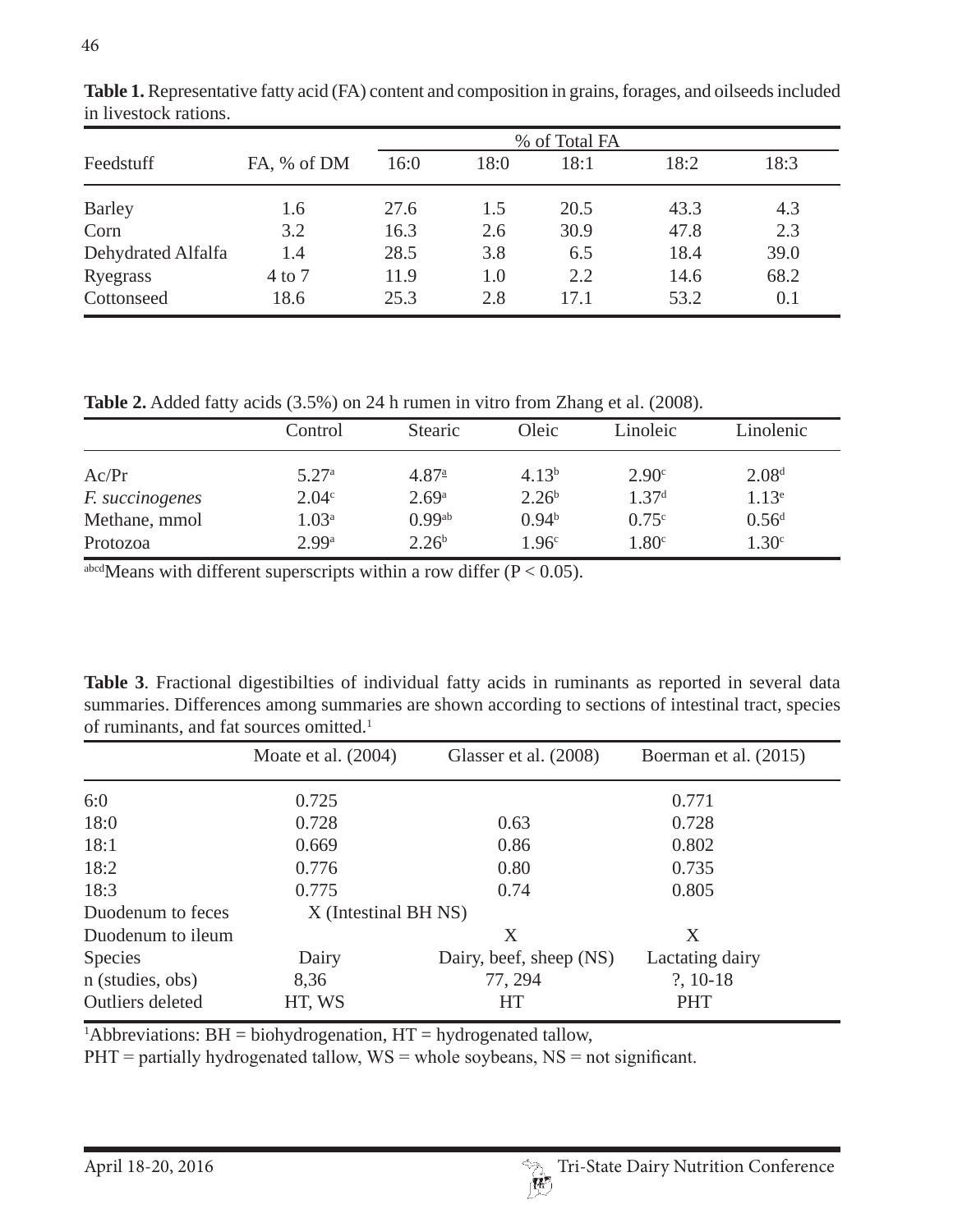

Figure 1. Structures of A) stearic acid, a saturated fatty acid, and the three primary unsaturated fatty acids consumed by cattle, B) oleic acid, C) linoleic acid, and D) linolenic acid.



**Figure 2.** Forest plots taken from the meta-analysis of Rabiee et al. (2012) showing the variability in dry matter intake responses when fat was added to dairy diets. Box sizes are proportional to the inverse variance of the estimates. The upper and lower limit of the line connected to the square represents the upper and lower 95% CI for the effect size.